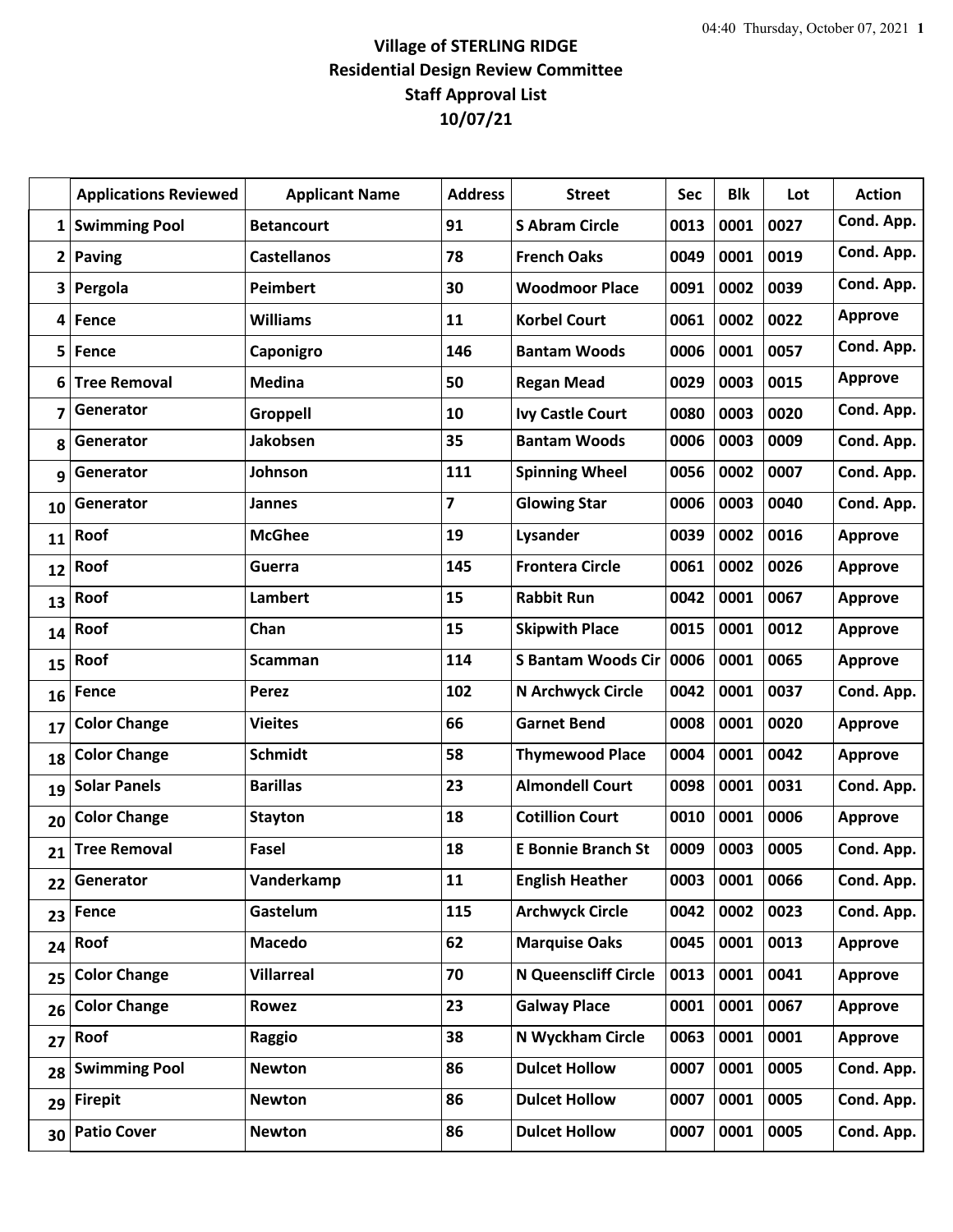## **Village of STERLING RIDGE Residential Design Review Committee Staff Approval List 10/07/21**

| <b>Summer Kitchen</b>      | <b>Newton</b>     | 86             | <b>Dulcet Hollow</b>       | 0007 | 0001 | 0005 | Cond. App.     |
|----------------------------|-------------------|----------------|----------------------------|------|------|------|----------------|
| <b>Color Change</b>        | <b>Vargas</b>     | 91             | <b>S Player Manor</b>      | 0082 | 0002 | 0003 | <b>Approve</b> |
| <b>Material Change</b>     | Vargas            | 91             | <b>S Player Manor</b>      | 0082 | 0002 | 0003 | <b>Approve</b> |
| <b>Garage Door</b>         | <b>Vargas</b>     | 91             | <b>S Player Manor</b>      | 0082 | 0002 | 0003 | <b>Approve</b> |
| <b>Landscape Bed</b>       | <b>Vargas</b>     | 91             | <b>S Player Manor</b>      | 0082 | 0002 | 0003 | <b>Approve</b> |
| <b>Color Change</b>        | Waddell           | 30             | <b>Veilwood Circle</b>     | 0065 | 0001 | 0008 | <b>Approve</b> |
| Fence                      | Aaron             | 46             | <b>Carlyle Place</b>       | 0001 | 0001 | 0002 | <b>Approve</b> |
| <b>Color Change</b>        | <b>Beam</b>       | 95             | <b>Baronet Woods</b>       | 0008 | 0002 | 0004 | <b>Approve</b> |
| <b>Color Change</b>        | <b>Hollander</b>  | 42             | <b>Old Sterling Circle</b> | 0003 | 0001 | 0077 | <b>Approve</b> |
| <b>Summer Kitchen</b>      | Cswaykus          | $\overline{2}$ | <b>Graylin Woods Pl</b>    | 0015 | 0001 | 0060 | Cond. App.     |
| <b>Paving</b>              | Cswaykus          | $\overline{2}$ | <b>Graylin Woods Pl</b>    | 0015 | 0001 | 0060 | <b>Approve</b> |
| <b>Solar Panels</b>        | Chan              | 15             | <b>Skipwith Place</b>      | 0015 | 0001 | 0012 | Cond. App.     |
| <b>Solar Panels</b>        | Patal             | 42             | <b>Beckonvale Court</b>    | 0006 | 0001 | 0036 | Cond. App.     |
| Roof                       | <b>Ghatalia</b>   | 97             | N Frontera                 | 0061 | 0002 | 0014 | <b>Approve</b> |
| Fence                      | <b>Breccia</b>    | 131            | <b>Archwyck Circle</b>     | 0042 | 0002 | 0025 | Cond. App.     |
| <b>Color Change</b>        | Weatherholt       | 38             | <b>Player Point</b>        | 0032 | 0001 | 0017 | <b>Approve</b> |
| Generator                  | <b>Taulenhahn</b> | 15             | <b>Sterling Dale</b>       | 0023 | 0003 | 0002 | Cond. App.     |
| Generator                  | Roecker           | 51             | <b>E Ambassador Bend</b>   | 0033 | 0001 | 0049 | Cond. App.     |
| Generator                  | Carsten           | 11             | <b>Quintelle Court</b>     | 0064 | 0001 | 0003 | Cond. App.     |
| Generator                  | <b>Kuriakose</b>  | 78             | <b>Garnet Bend Dr</b>      | 0008 | 0001 | 0017 | Cond. App.     |
| <b>Room Addition</b>       | <b>Karp</b>       | 22             | <b>Kerouac Court</b>       | 0055 | 0001 | 0022 | Cond. App.     |
| <b>Swimming Pool</b>       | <b>Daniels</b>    | 11             | <b>Antique Rose Court</b>  | 0067 | 0002 | 0006 | Cond. App.     |
| <b>Fence</b>               | <b>Daniels</b>    | 11             | <b>Antique Rose Court</b>  | 0067 | 0002 | 0006 | Cond. App.     |
| <b>Patio Cover</b>         | <b>Taylor</b>     | 11             | <b>Barker Ridge</b>        | 0086 | 0001 | 0006 | Cond. App.     |
| <b>Swimming Pool</b>       | Ridpath           | 199            | <b>Black Swan Place</b>    | 0097 | 0003 | 0003 | Cond. App.     |
| <b>Swimming Pool</b>       | Lavalle           | 66             | <b>Nocturne Woods</b>      | 0044 | 0001 | 0022 | Cond. App.     |
| <b>Deck</b>                | Lavalle           | 66             | <b>Nocturne Woods</b>      | 0044 | 0001 | 0022 | <b>Approve</b> |
| <b>Windows</b>             | Videla            | 23             | <b>Caulfield Court</b>     | 0040 | 0001 | 0022 | <b>Approve</b> |
| <b>Color Change</b>        | <b>Smith</b>      | 38             | <b>Dapple Gray</b>         | 0009 | 0001 | 0036 | <b>Approve</b> |
| Pergola                    | <b>Schilling</b>  | 35             | <b>Player Oaks</b>         | 0072 | 0002 | 0027 | <b>Approve</b> |
| <b>Deck</b>                | <b>Schilling</b>  | 35             | <b>Player Oaks</b>         | 0072 | 0002 | 0027 | <b>Approve</b> |
| 45<br>53<br>54<br>60<br>61 | 56<br>59          |                |                            |      |      |      |                |